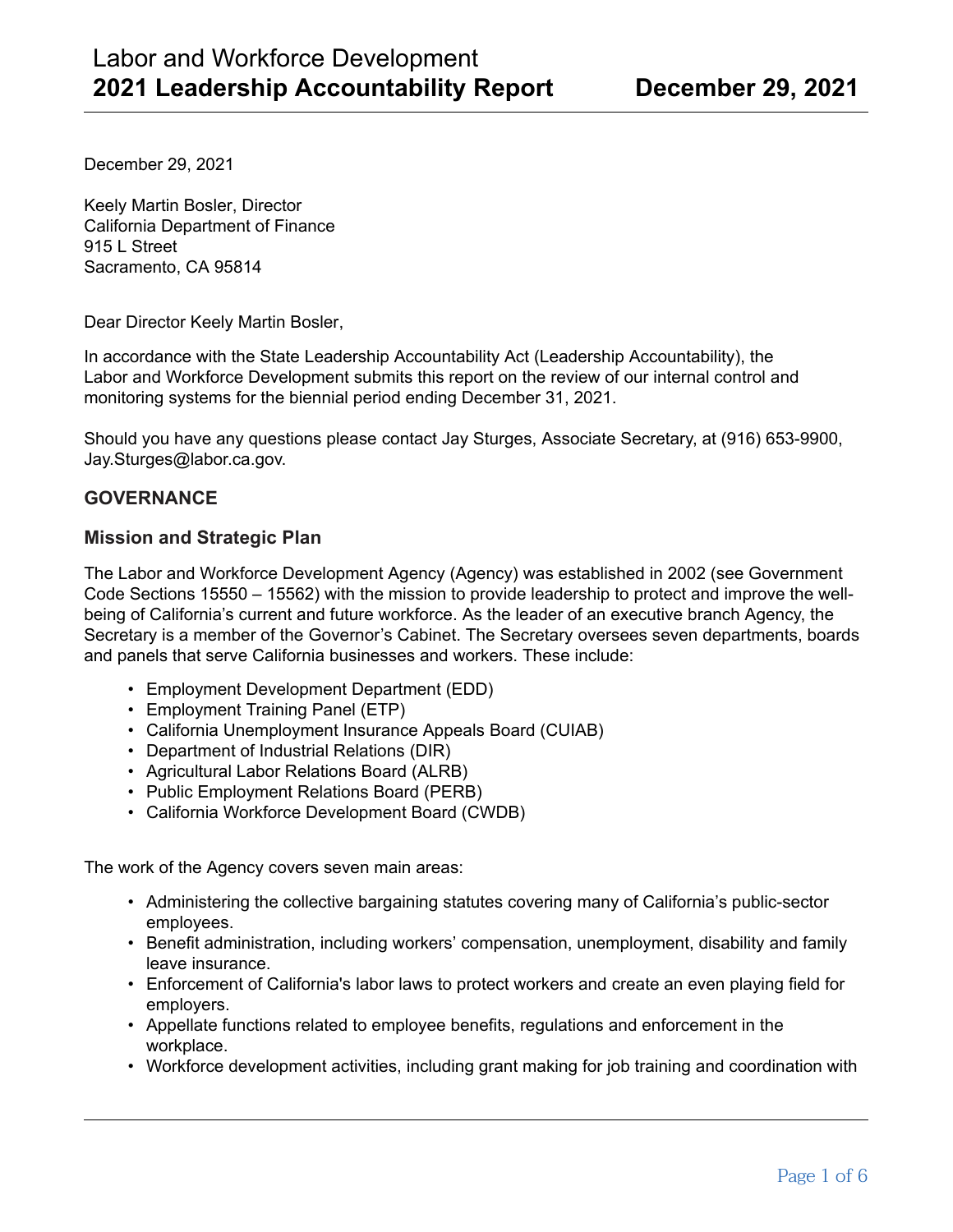other workforce development partners.

- Collection of employer-paid taxes.
- Economic development activities that lead to job creation and improved economic competitiveness.

The goals of the Agency are:

- Improve the operations, maintenance, and access to programs that protect and provide services to workers and employers.
- Improve the coordination of employment-related services.

#### **Control Environment**

As the head of the Labor and Workforce Development Agency, Natalie Palugyai, Secretary, is responsible for the overall establishment and maintenance of the internal control and monitoring systems.

The executive monitoring sponsor responsibilities include facilitating and verifying that the Labor and Workforce Development Agency internal control monitoring practices are implemented and functioning as intended. The responsibilities as the executive monitoring sponsor(s) have been given to Stewart Knox, Undersecretary.

The Agency sets the tone regarding ethical values and integrity to its seven departments, boards and panels that serve the State's businesses and workers. The Agency's overall structure encourages its staff to act independently and ethically in their interactions with all internal and external stakeholders to the State.

The Agency convenes regular meetings to review and discuss operational issues, risks, and mitigation strategies. This includes monthly meetings and ad hoc meetings for Agency executives, departmental leadership, middle management, and business unit staff. The Agency also reviews regular reports and performance metrics as part of its monitoring process.

All Agency business unit and executive staff are responsible for identifying new risks that fall within their area of expertise (legal, operational, administrative, policy, etc.) and reporting them to executive management. Executive staff are the "risk owners" of each assigned risk and are responsible for providing updates on potential/emerging risks, any ongoing monitoring efforts, and the effectiveness of controls in their areas.

The Agency requires its staff sign the Statement of Economic Interest form and complete Ethics Training. The Statement of Economic Interest form provides transparency and accountability for elected officials and public employees who make or influence governmental decisions to ensure they are making decisions in the best interest of the public and not enhancing their personal finances, as well as, avoid any conflict of interests.

The Agency actively works with its staff and the Governor's Office to ensure a competent workforce through evaluations and assessments to best develop existing staff for growth opportunities, as well as, provide training appropriate to the position. Appointments in the Agency are performance based and are evaluated on a mix of performance outcomes and project outcomes. Any deviations to performance expectations are addressed internally in a timely manner. The Agency recognizes the importance of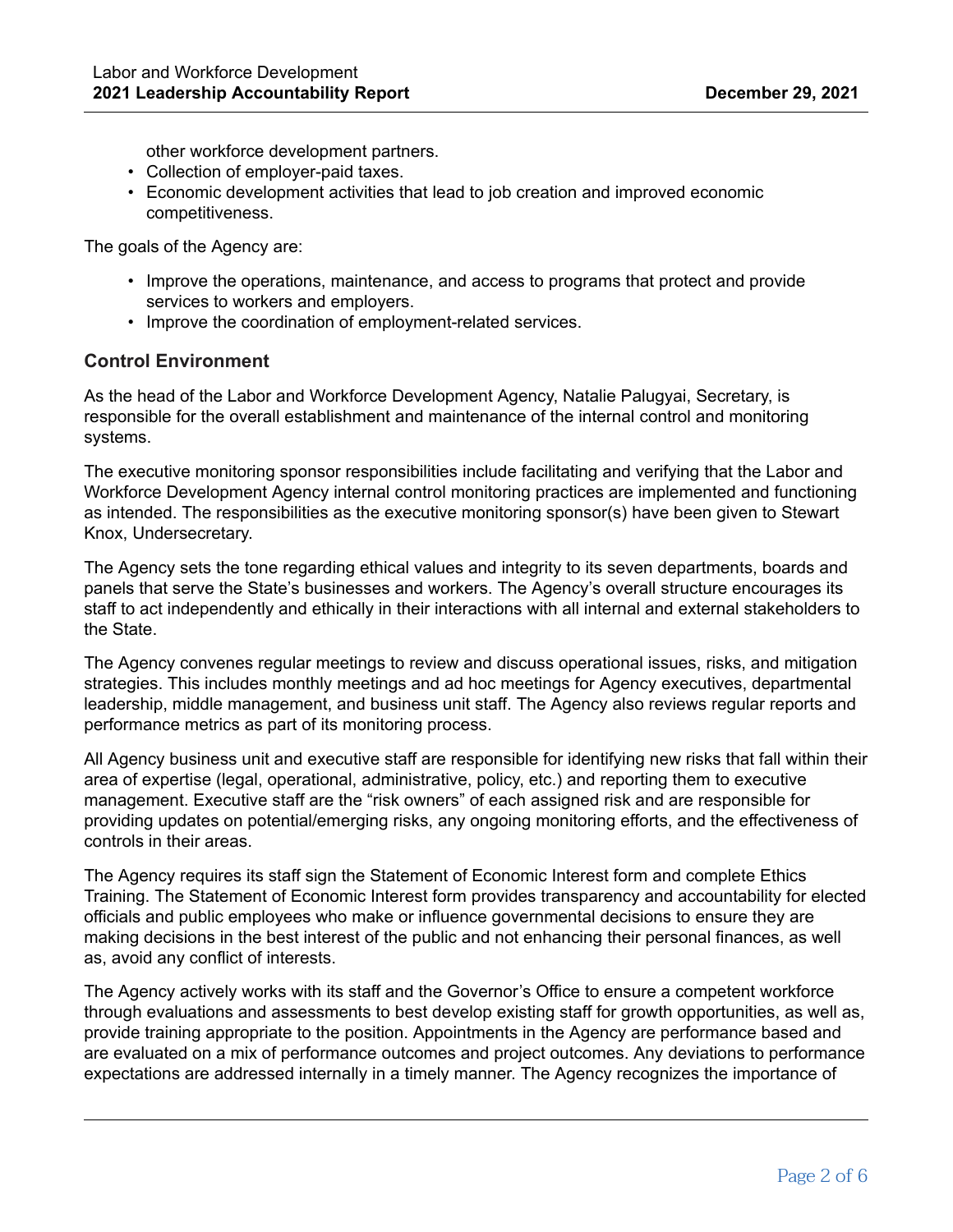staff development and encourages continual training and development to its entire staff.

To support Human Resource Management functions, the Agency contracts with the EDD for technical human resources and management services that includes, but not limited to, support for recruitment and retention activities; upward mobility and career guidance and labor relations. Additionally, the Agency utilizes the EDD Personnel Management Handbook which details all policies and procedures relating to personnel management including: codes of conduct; ethical requirements; staff development; staff development; employee performance and accountability; discipline; promotion; training and health and safety.

#### **Information and Communication**

Communication of monitoring roles and activities for management and staff is done through duty statements and through specific work assignments. Levels and areas of responsibility are documented in duty statements, organizational charts, policies and procedures, and work assignments.

The Agency has established a Risk Event Action Plan Template to guide the assessment, monitoring, and communication process. Vulnerabilities and control inefficiencies are typically communicated vertically during the regular business unit staff meetings and across program areas during executive management meetings. Controls may also be reported to executive management through e-mails, memos, and summary reports. The method of communication chosen depends on the type of issue, the urgency, the sensitivity, the complexity, and the breadth of the potential impact.

The Labor and Workforce Development Agency has implemented and documented the ongoing monitoring processes as outlined in the monitoring requirements of California Government Code sections 13400-13407. These processes include reviews, evaluations, and improvements to the Labor and Workforce Development Agency systems of controls and monitoring.

The Agency's public website is the primary means to communicate general information to external parties or when a high-volume of external parties are anticipated to have interest in a matter. Press releases and stakeholder calls are used to highlight and bring attention to noteworthy activities within the Agency. Additionally, all Agency executives meet and communicate with stakeholders on a regular basis to share information on activities occurring within the Agency as well as a means to learn about stakeholders perspectives on key issues.

#### **MONITORING**

The information included here discusses the entity-wide, continuous process to ensure internal control systems are working as intended. The role of the executive monitoring sponsor includes facilitating and verifying that the Labor and Workforce Development monitoring practices are implemented and functioning. The responsibilities as the executive monitoring sponsor(s) have been given to: Stewart Knox, Undersecretary.

The Labor and Workforce Development Agency continuously monitors the effectiveness of internal control systems through routine Agency-wide meetings of executive-level staff and Agency technical staff. The Agency technical staff performs periodic reviews of its operational activities that are contracted through another department to ensure its accuracy and timeliness.

When potential vulnerabilities are identified, the Agency's executive level subject matter expert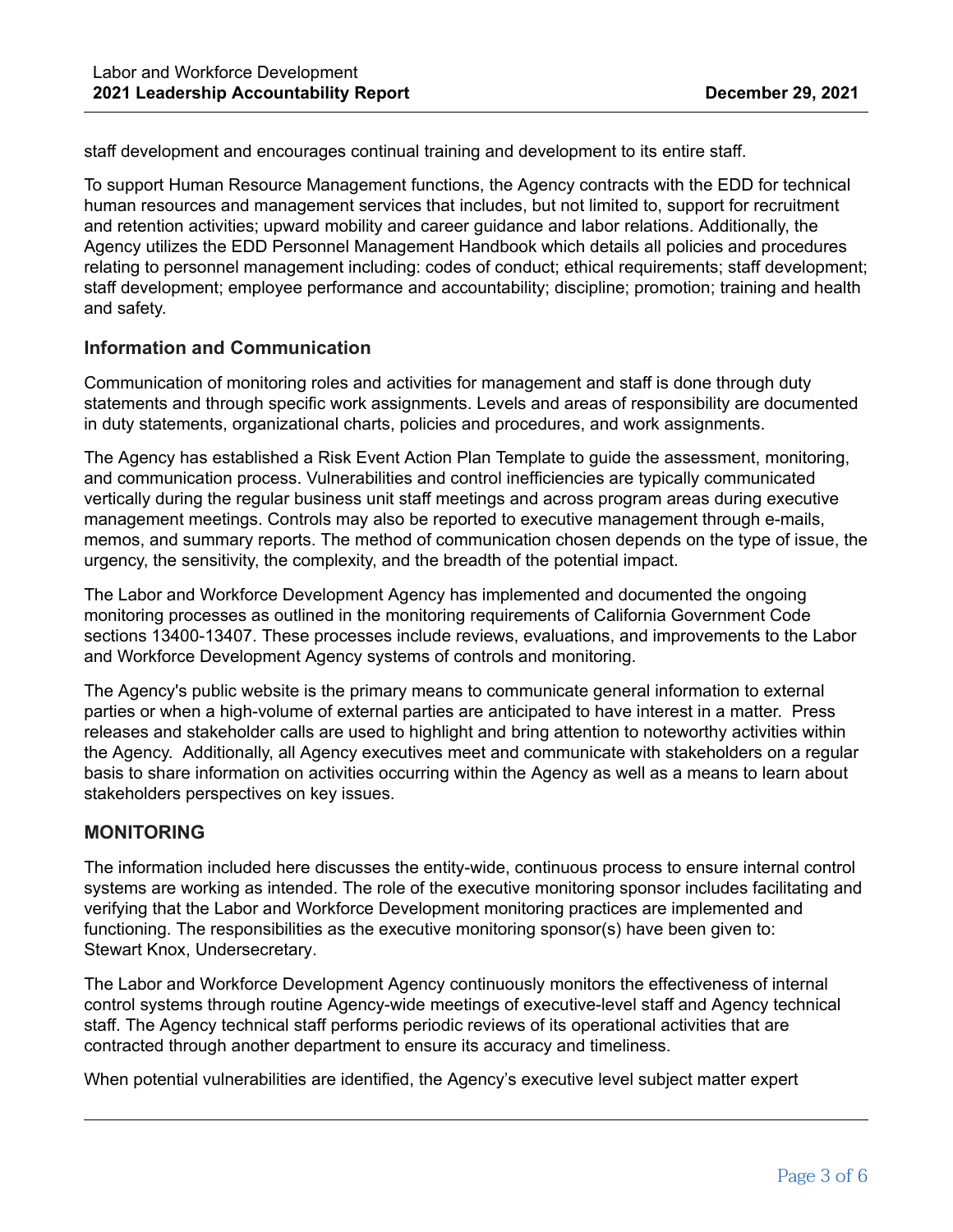evaluates the risk, provides management with alternatives, and recommends controls to mitigate the vulnerability. The subject matter expert implements managements preferred mitigation strategy as soon as possible, generally within a week to 10 days, depending on the complexity of the issue. The subject matter expert then then provides regular and frequent monitoring updates until the executive team is comfortable that the vulnerability has been appropriately addressed.

## **RISK ASSESSMENT PROCESS**

The following personnel were involved in the Labor and Workforce Development risk assessment process: executive management, middle management, and staff.

The following methods were used to identify risks: brainstorming meetings, ongoing monitoring activities, audit/review results, other/prior risk assessments, consideration of potential fraud, and performance metrics.

The following criteria were used to rank risks: likelihood of occurrence, potential impact to mission/ goals/objectives, timing of potential event, potential impact of remediation efforts, and tolerance level for the type of risk.

The Agency's risk assessment process begins with a review of the Agency's enacting statutes that describe the mission and goals of the Agency and a review of the Agency's operations over the last several years. It includes a review of the Department of Finance's Guidance for Management's Evaluation of Controls document, Info-Tech's "Build a Business Driven IT Risk Management Program" and risks identified in the Agency's past FISMA/SLAA reporting processes as well as any subsequent CAPs. As a result of those reviews, regular executive management meetings that include discussions of existing and potential organizational risks and controls, as well as interviews and subsequent discussions with key Agency executives, the executive management team developed an updated list of risks.

Risks are then ranked using a matrix to define the risk severity, which is based on the potential severity of impact to the Agency's operations, the probability of occurrence, and an evaluation of the existing controls.

#### **RISKS AND CONTROLS**

#### **Risk: Key Person Dependency**

The Agency is at risk of not having sufficient institutional knowledge and experience in key program areas. This is a result of the Agency's organizational structure, which includes a large percentage of employees that are executive staff who are the sole subject matter experts in their field. These executive staff are appointed by the Governor's Office and typically have higher turnover rates than career state employees. The Agency regularly operates with key executive positions vacant, due to the limited number of staff in the Agency, the high volume of work, and the likelihood of key executive personnel leaving the Agency;

#### **Control: Assessment and Documentation**

The Agency's organizational structure and operational practices are reviewed and updated on a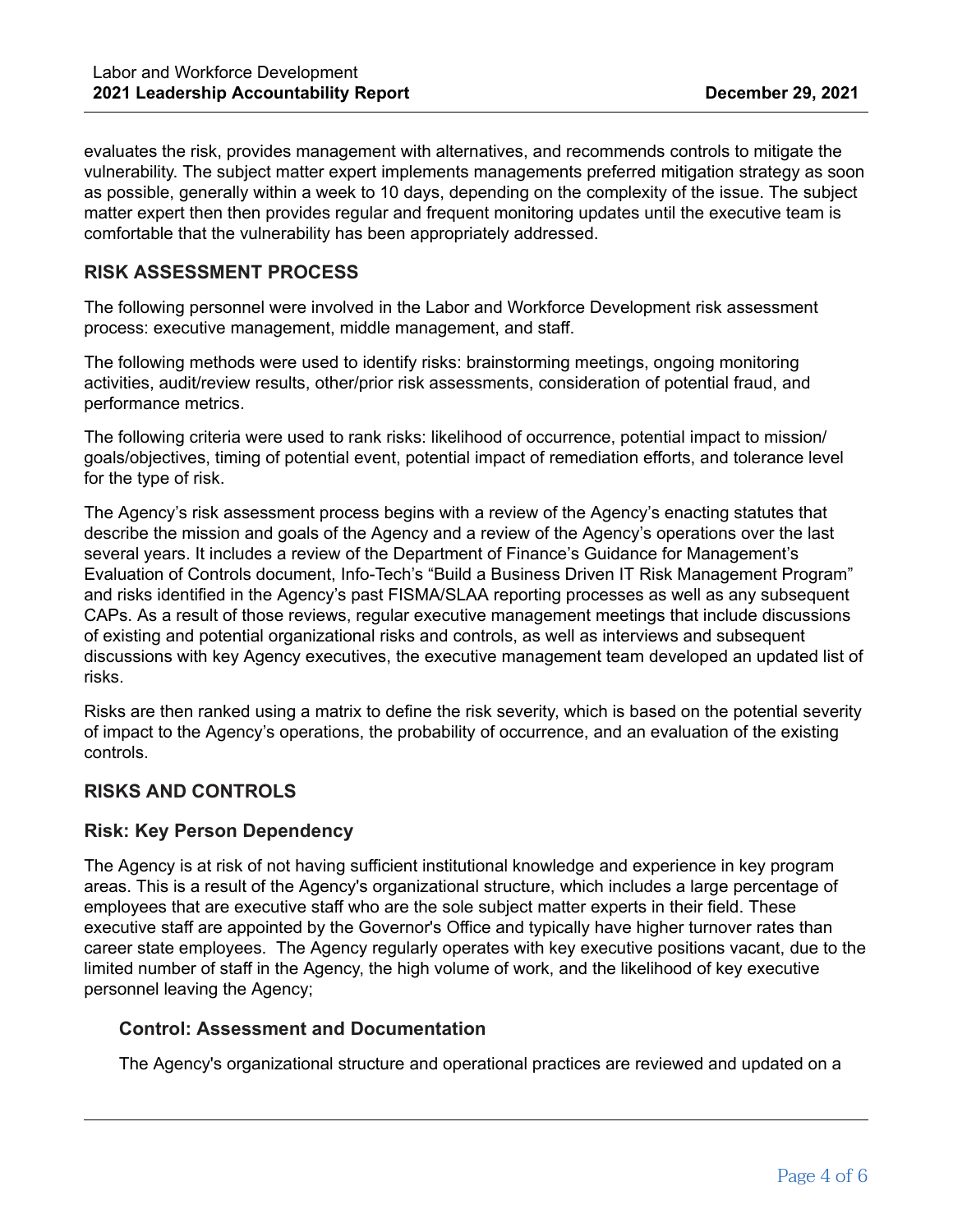regular basis, to minimize the impact of the loss of leadership, experience, and institutional knowledge that would have otherwise occurred when key individuals leave the Agency. These changes include revising and clarifying executive and business unit roles and responsibilities, adding additional staff to Agency's roster, continuous development of current employees for advancement into key roles when possible, employing formal training opportunities, and utilizing new information technology platforms to document and share information horizontally and vertically throughout the organization.

## **Risk: Departmental Program Deficiencies**

Departments have traditionally operated their programs with a level of independence and autonomy and regularly experience operational challenges. Without appropriate leadership, direction, guidance, and support from the Agency, departments in the Agency may be unable to sufficiently address operational issues that arise. If the departmental operational issues are not remediated appropriately, constituents may not receive the services or benefits they require.

#### **Control: Program Reviews**

As part of its control environment and monitoring processes, the Agency performs regular reviews and analyses of departmental programs and outcomes. If a review identifies an operational deficiency in a key departmental program, the Agency will increase the pace of required reporting and communication from the department. If necessary, the Agency will redirect existing Agency staff or add additional Agency staff to provide additional support and oversight of the issue. The Agency coordinates with the Governor's Office and state control agencies to provide additional support and resources for the department until the program outcomes return to acceptable levels.

#### **Control: Interdepartmental Coordination**

If a program review reveals a departmental deficiency that cannot be remedied independently by the department, the Agency will leverage the resources of the other departments within the Agency and departments outside of the Agency. This interdepartmental coordination includes activities such as sharing policies, procedures and best practices, coordinated discussions with staff from the Agency and departments, and in extreme cases the temporary redirection of staff to the department. These activities continue until the department has the necessary resources to remediate the issue and the program outcomes return to acceptable levels.

#### **CONCLUSION**

The Labor and Workforce Development strives to reduce the risks inherent in our work and accepts the responsibility to continuously improve by addressing newly recognized risks and revising risk mitigation strategies as appropriate. I certify our internal control and monitoring systems are adequate to identify and address current and potential risks facing the organization.